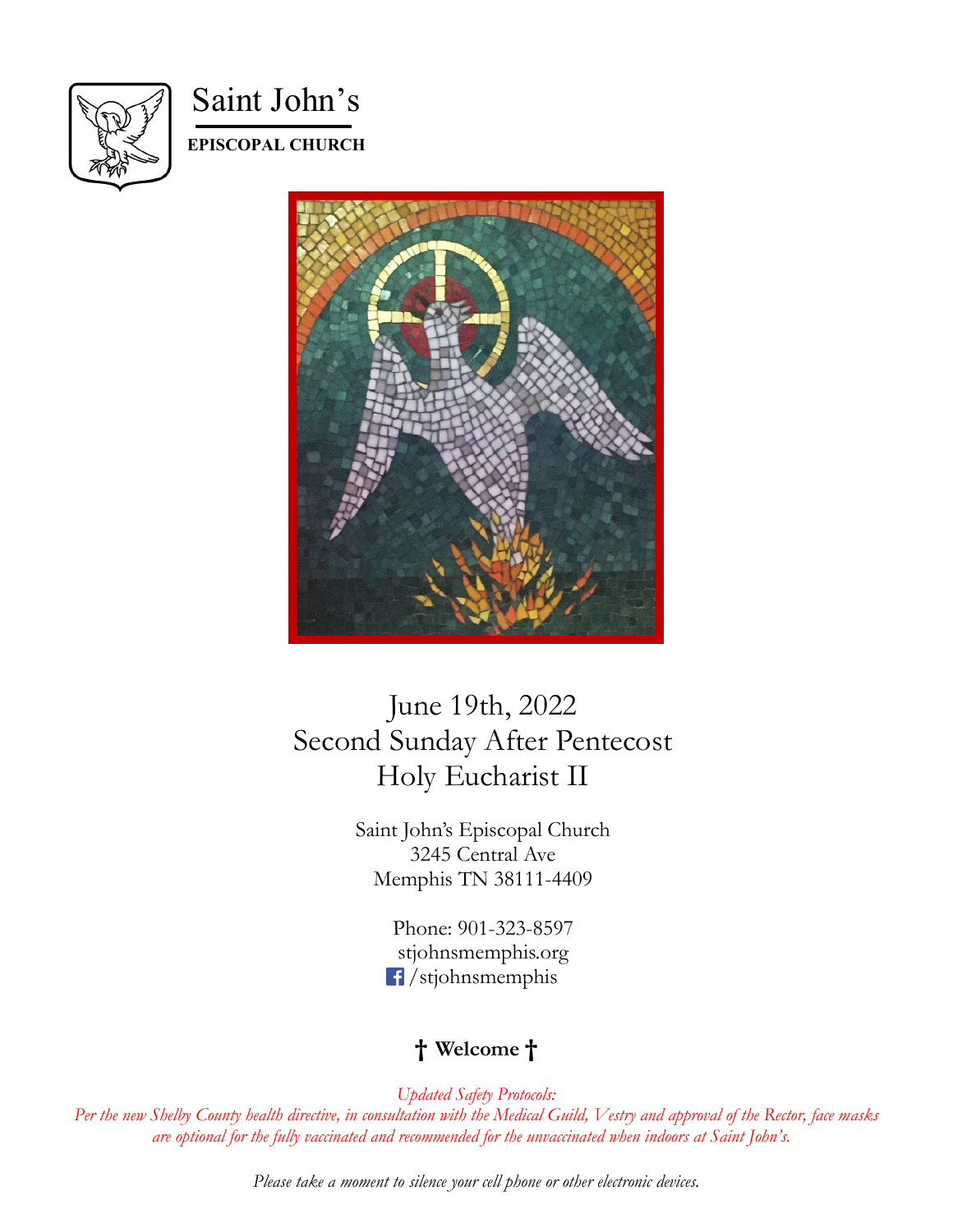# **10:30AM HOLY EUCHARIST RITE II THE WORD OF GOD**

Prelude Good Christians Friends, Rejoice and Sing Healey Willan (1880-1968)

### **Processional Hymn 398**

I sing the almighty power of God Tune: *Forest Green*

*Children's Chapel: Children ages 3 up to 5th-grade are invited to follow the junior acolyte leading the banner out of the nave to the back of the church, where we will gather for an extended Children's Chapel. Children will enjoy a curriculum of Godly Play and Weaving God's Promises before returning to their families at the Peace.*

# Celebrant: Blessed be God: Father, Son, and Holy Spirit. **People: And blessed be his kingdom, now and forever. Amen.**

### *The Celebrant says*

Almighty God, to you all hearts are open, all desires known, and from you no secrets are hid: Cleanse the thoughts of our hearts by the inspiration of your Holy Spirit, that we may perfectly love you, and worthily magnify your holy Name; through Christ our Lord. *Amen.*

> Celebrant: The Lord be with you. **People: And also with you.**

Gloria BCP p.356

Celebrant: Let us pray.

# Collect of the Day

O Lord, make us have perpetual love and reverence for your holy Name, for you never fail to help and govern those whom you have set upon the sure foundation of your loving--kindness; through Jesus Christ our Lord, who lives and reigns with you and the Holy Spirit, one God, for ever and ever. Amen.

### First Lesson Isaiah 65:1-9

I was ready to be sought out by those who did not ask, to be found by those who did not seek me. I said, "Here I am, here I am," to a nation that did not call on my name. I held out my hands all day long to a rebellious people, who walk in a way that is not good, following their own devices; a people who provoke me to my face continually, sacrificing in gardens and offering incense on bricks; who sit inside tombs, and spend the night in secret places; who eat swine's flesh, with broth of abominable things in their vessels; who say, "Keep to yourself, do not come near me, for I am too holy for you." These are a smoke in my nostrils, a fire that burns all day long. See, it is written before me: I will not keep silent, but I will repay; I will indeed repay into their laps their iniquities and their ancestors' iniquities together, says the LORD; because they offered incense on the mountains and reviled me on the hills, I will measure into their laps full payment for their actions. Thus says the LORD: As the wine is found in the cluster, and they say, "Do not destroy it, for there is a blessing in it," so I will do for my servants' sake, and not destroy them all. I will bring forth descendants from Jacob, and from Judah inheritors of my mountains; my chosen shall inherit it, and my servants shall settle there.

> Lector: The Word of the Lord. **People: Thanks be to God.**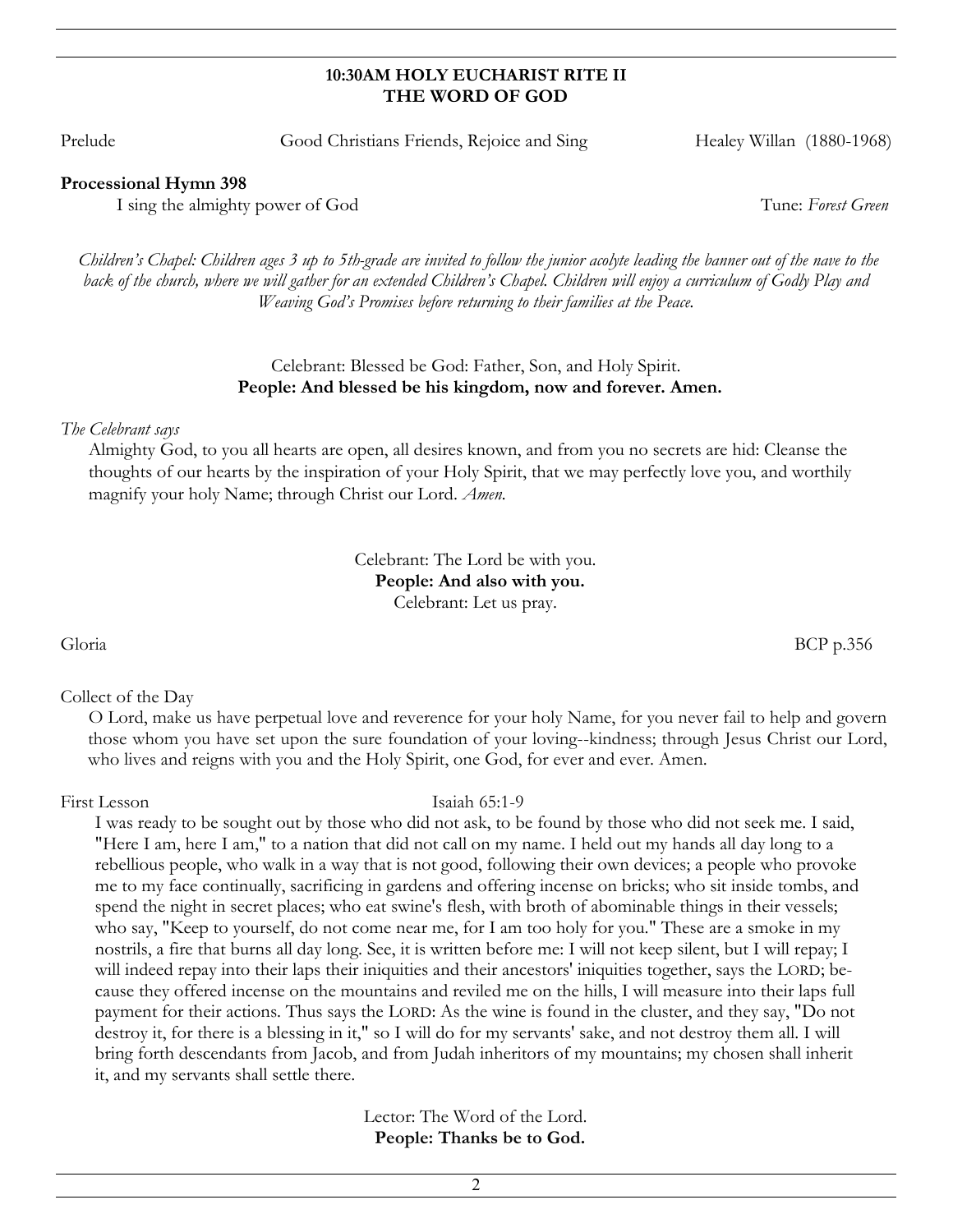# **Psalm 22:18-27**

- 18. Be not far away, O LORD; \* you are my strength; hasten to help me.
- 19. Save me from the sword, \* my life from the power of the dog.
- 20. Save me from the lion's mouth, \* my wretched body from the horns of wild bulls.
- 21. I will declare your Name to my brethren; \* in the midst of the congregation I will praise you.
- 22. Praise the LORD, you that fear him; \* stand in awe of him, O offspring of Israel; all you of Jacob's line, give glory.
- 23. For he does not despise nor abhor the poor in their poverty; neither does he hide his face from them; \* but when they cry to him he hears them.

## 24. My praise is of him in the great assembly; \* I will perform my vows in the presence of those who worship him.

- 25. The poor shall eat and be satisfied, and those who seek the LORD shall praise him: \* "May your heart live for ever!"
- 26. All the ends of the earth shall remember and turn to the LORD, \* and all the families of the nations shall bow before him.
- 27. For kingship belongs to the LORD; \*he rules over the nations.

#### Second Lesson Galatians 3:23-29

Now before faith came, we were imprisoned and guarded under the law until faith would be revealed. Therefore the law was our disciplinarian until Christ came, so that we might be justified by faith. But now that faith has come, we are no longer subject to a disciplinarian, for in Christ Jesus you are all children of God through faith. As many of you as were baptized into Christ have clothed yourselves with Christ. There is no longer Jew or Greek, there is no longer slave or free, there is no longer male and female; for all of you are one in Christ Jesus. And if you belong to Christ, then you are Abraham's offspring, heirs according to the promise.

> Lector: The Word of the Lord. **People: Thanks be to God.**

# **Sequence Hymn 404**

We will extol you Tune: *Old 124<sup>th</sup>* 

*The final verse of the Sequence Hymn is sung immediately following the reading of the Gospel.*

Deacon: The Holy Gospel of Our Lord Jesus Christ, according to Luke. **People: Glory to you, Lord Christ.**

The Holy Gospel Luke 8:26-39

Jesus and his disciples arrived at the country of the Gerasenes, which is opposite Galilee. As he stepped out on land, a man of the city who had demons met him. For a long time he had worn no clothes, and he did not live in a house but in the tombs. When he saw Jesus, he fell down before him and shouted at the top of his voice, "What have you to do with me, Jesus, Son of the Most High God? I beg you, do not torment me" -- for Jesus had commanded the unclean spirit to come out of the man. (For many times it had seized him; he was kept under guard and bound with chains and shackles, but he would break the bonds and be driven by the demon into the wilds.) Jesus then asked him, "What is your name?" He said, "Legion"; for many demons had entered him. They begged him not to order them to go back into the abyss. Now there on the hillside a large herd of swine was feeding; and the demons begged Jesus to let them enter these. So he gave them permission. Then the demons came out of the man and entered the swine, and the herd rushed down the steep bank into the lake and was drowned. When the swineherds saw what had happened, they ran off and told it in the city and in the country. Then people came out to

3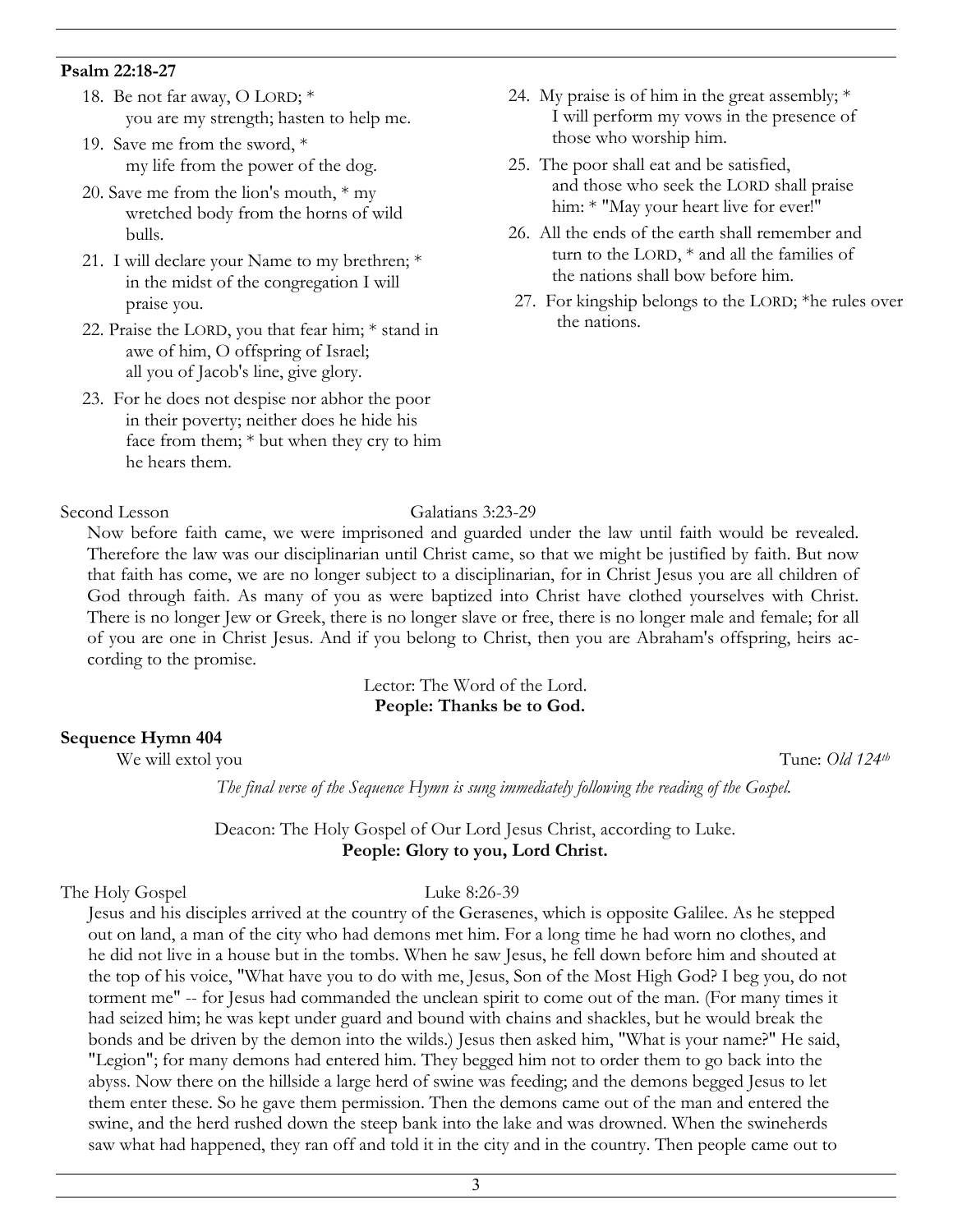see what had happened, and when they came to Jesus, they found the man from whom the demons had gone sitting at the feet of Jesus, clothed and in his right mind. And they were afraid. Those who had seen it told them how the one who had been possessed by demons had been healed. Then all the people of the surrounding country of the Gerasenes asked Jesus to leave them; for they were seized with great fear. So he got into the boat and returned. The man from whom the demons had gone begged that he might be with him; but Jesus sent him away, saying, "Return to your home, and declare how much God has done for you." So he went away, proclaiming throughout the city how much Jesus had done for him.

> Deacon: The Gospel of the Lord. **People: Praise to you, Lord Christ.**

The Sermon The Rev. Canon Sharon Alexander

# **Nicene Creed** *(In unison)*

**We believe in one God, the Father, the Almighty, maker of heaven and earth, of all that is, seen and unseen. We believe in one Lord, Jesus Christ, the only Son of God, eternally begotten of the Father, God from God, Light from Light, true God from true God, begotten, not made, of one Being with the Father. Through him all things were made. For us and for our salvation he came down from heaven: by the power of the Holy Spirit he became incarnate from the Virgin Mary, and was made man. For our sake he was crucified under Pontius Pilate; he suffered death and was buried. On the third day he rose again**

#### Prayers of the People, Form IV

Let us pray for the Church and for the world. Grant, Almighty God, that all who confess your Name may be united in your truth, live together in your love, and reveal your glory in the world.

#### *Silence*

Lord, in your mercy **Hear our prayer.** 

Guide the people of this land, and of all the nations, in the ways of justice and peace; that we may honor one another and serve the common good.

### *Silence*

Lord, in your mercy **Hear our prayer.** 

**in accordance with the Scriptures; he ascended into heaven and is seated at the right hand of the Father. He will come again in glory to judge the living and the dead, and his kingdom will have no end. We believe in the Holy Spirit, the Lord, the giver** 

 **of Life, who proceeds from the Father and the Son.**

**With the Father and the Son he is worshiped and glorified.**

**He has spoken through the Prophets.**

**We believe in one holy catholic and apostolic Church.**

**We acknowledge one baptism for the forgiveness of sins.**

**We look for the resurrection of the dead, and the life of the world to come. Amen.**

Give us all a reverence for the earth as your own creation, that we may use its resources rightly in the service of others and to your honor and glory.

#### *Silence*

Lord, in your mercy

# **Hear our prayer.**

Bless all whose lives are closely linked with ours, and grant that we may serve Christ in them, and love one another as he loves us.

*Silence* Lord, in your mercy **Hear our prayer**.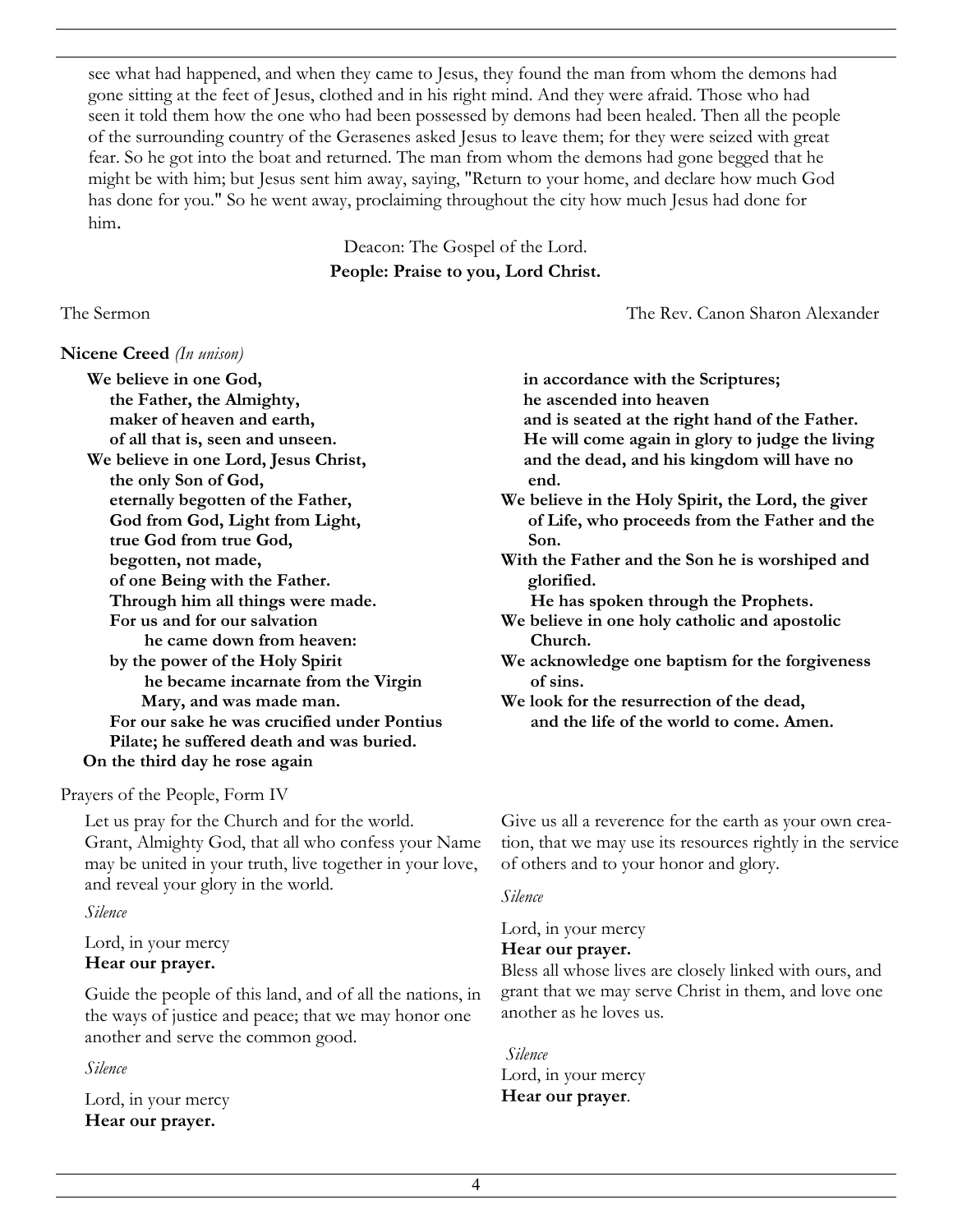5

Therefore we praise you, joining our voices with Angels and Archangels and with all the company of heaven, who forever sing this hymn to proclaim the glory of your Name:

*Then the Celebrant continues*

Holy and gracious Father: In your infinite love you made us for yourself, and, when we had fallen into sin and become subject to evil and death, you, in your mercy, sent Jesus Christ, your only and eternal Son, to share our human nature, to live and die as one of us, to reconcile us to you, the God and Father of all.

He stretched out his arms upon the cross, and offered himself, in obedience to your will, a perfect sacrifice for the whole world.

On the night he was handed over to suffering and death, our Lord Jesus Christ took bread; and when he had given thanks to you, he broke it, and gave it to his disciples, and said, "Take, eat: This is my Body, which is given for you. Do this for the remembrance of me."

Prayers of the People, Form IV Continued

spirit; give them courage and hope in their troubles, and bring them the joy of your salvation. *Silence*  Lord, in your mercy **Hear our prayer.**  especially Ty Legge, that your will for them may be fulfilled; and we pray that we may share with all your saints in your eternal kingdom. *Silence* Lord, in your mercy **Hear our prayer**.

 I ask your prayers for those on our parish prayer list including Anne Barton, Mary Ann Chandler, Evelyn Chapman, Lawrence Cowart, Scott Edge, Sissie Griffin, Mary Grochau, Frank Jackson, George Jefferson, Richard Jernigan, Eleanor Miller, Cindy Pace, Vic Rutherford, Kevin Scheuner, Anne Speer, Kathy Miller Wells, Dee Work, and Dot Work .

Comfort and heal all those who suffer in body, mind, or We commend to your mercy all who have died,

# **Confession of Sin and Absolution** BCP p. 360

The Peace

# **THE HOLY COMMUNION**

**Presentation hymn 380, vs. 3** Tune: *Old 100<sup>th</sup>* The Great Thanksgiving—Eucharistic Prayer A Celebrant: The Lord be with you. **People: And also with you.** Celebrant: Lift up your hearts. **People: We lift them to the Lord.**

Celebrant: Let us give thanks to the Lord our God.

**People: It is right to give him thanks and praise.**

*Then the Celebrant continues*

It is right, and a good and joyful thing, always and everywhere to give thanks to you, Father Almighty, Creator of heaven and earth.

Offertory If Thou Be Near IS Bach (1685-1750)

**Sanctus 130** William Mathias (1934-1992)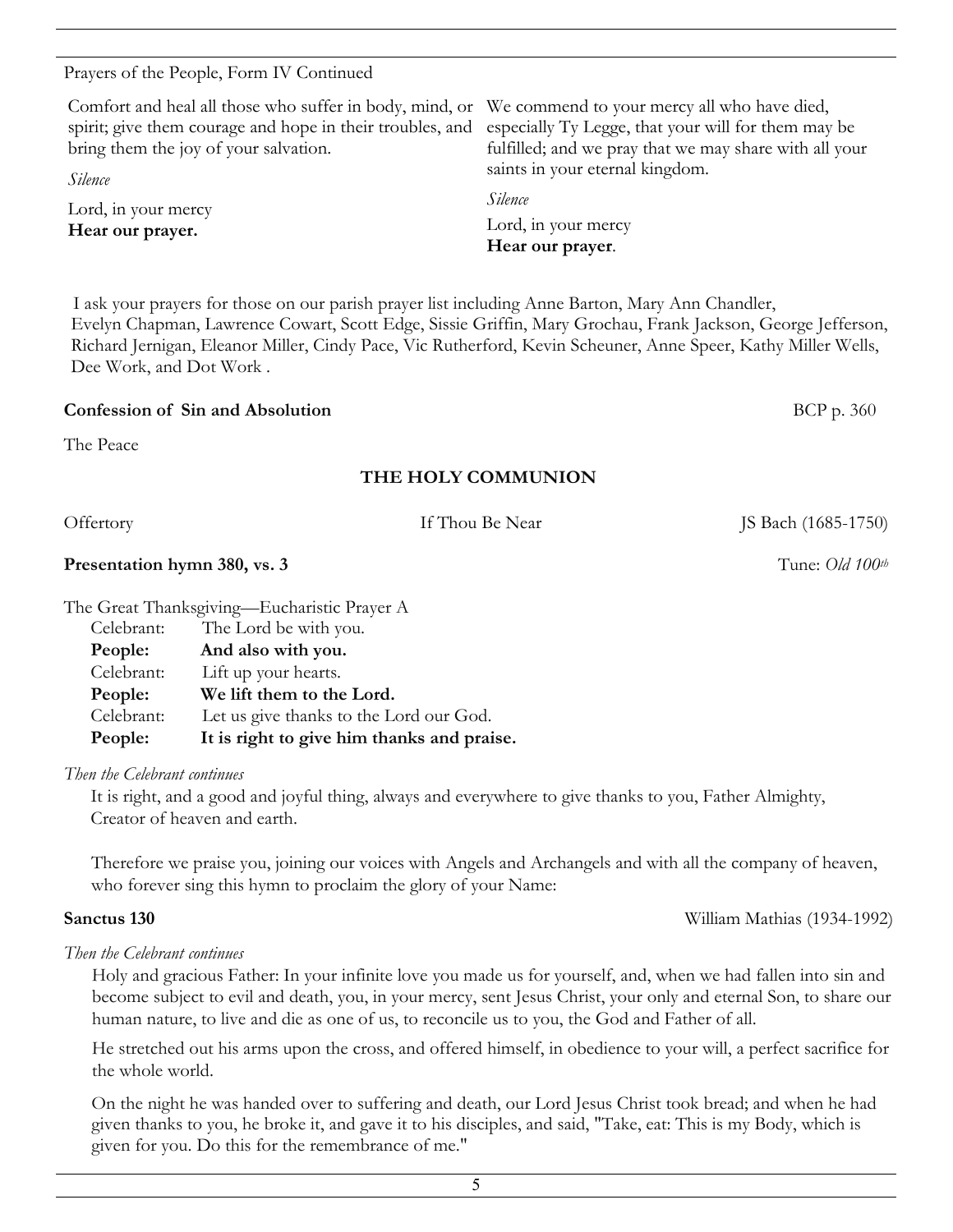After supper he took the cup of wine; and when he had given thanks, he gave it to them, and said, "Drink this, all of you: This is my Blood of the new Covenant, which is shed for you and for many for the forgiveness of sins. Whenever you drink it, do this for the remembrance of me."

Therefore we proclaim the mystery of faith:

*Celebrant and People*

**Christ has died. Christ is risen. Christ will come again.** 

# *The Celebrant continues*

We celebrate the memorial of our redemption, O Father, in this sacrifice of praise and thanksgiving. Recalling his death, resurrection, and ascension, we offer you these gifts.

Sanctify them by your Holy Spirit to be for your people the Body and Blood of your Son, the holy food and drink of new and unending life in him. Sanctify us also that we may faithfully receive this holy Sacrament, and serve you in unity, constancy, and peace; and at the last day bring us with all your saints into the joy of your eternal kingdom.

All this we ask through your Son Jesus Christ: By him, and with him, and in him, in the unity of the Holy Spirit all honor and glory is yours, Almighty Father, now and for ever. Amen.

And now, as our Savior Christ has taught us, we are bold to say,

# **The Lord's Prayer** (*in unison)*

**Our Father, who art in heaven, hallowed be thy Name, thy kingdom come, thy will be done, on earth as it is in heaven. Give us this day our daily bread. And forgive us our trespasses, as we forgive those who trespass against us. And lead us not into temptation, but deliver us from evil. For thine is the kingdom, and the power, and the glory, for ever and ever. Amen.**

> Celebrant: Alleluia. Christ our Passover is sacrificed for us; **People: Therefore let us keep the feast. Alleluia.**

**Agnus Dei S 164** Richard Proulx (1937-2010)

**The Communion of the People:** *The Communion of the People: We welcome all baptized Christians to the altar rail for bread and wine. You may 1) sip the chalice by guiding the chalice to your lips or 2) have the chalice bearer dip (intinct) the bread for you. Gluten free wafers are available upon request. Prayers for healing and thanksgiving are offered in the Lady Chapel.*

| Voluntary | Communion         | Louis Vierene (1870-1937) |
|-----------|-------------------|---------------------------|
|           | Be Thou My Vision | Dale Wood (1934-2003)     |

# **Post-Communion Prayer** (*in unison)*

**Eternal God, heavenly Father, you have graciously accepted us as living members of your Son our Savior Jesus Christ, and you have fed us with spiritual food in the Sacrament of his Body and Blood, send us now into the world in peace, and grant us strength and courage to love and serve you with gladness and singleness of heart; through Christ our Lord. Amen.**

Blessing

# **Recessional hymn 390**

Praise to the Lord, the Almighty Tune: *Lobe den Herren* 

The Dismissal

Deacon: Let us go forth into the world, rejoicing in the power of the Spirit. **People: Thanks be to God. Alleluia, alleluia.** 

Postlude Lobe den Herren David Cherwien (1957)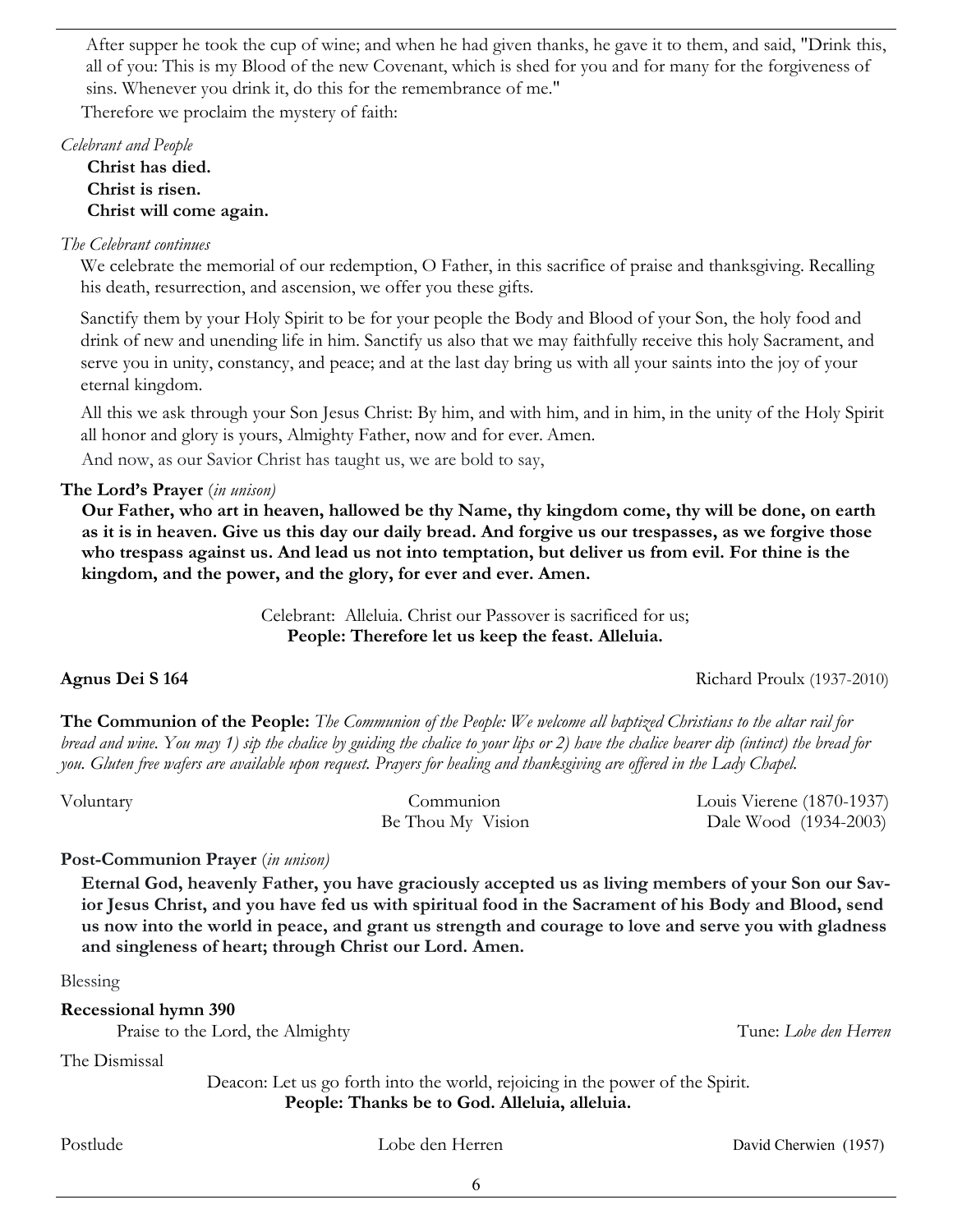#### **Ministers In Service**

| Preacher              | The Rev. Canon Sharon Alexander                           |
|-----------------------|-----------------------------------------------------------|
| Celebrant             | The Rev. Canon Sharon Alexander                           |
| Lectors               |                                                           |
| 10:30                 | Hunt Campbell, Jerry Hudson                               |
| 5:30                  | Bruce Smedley                                             |
| Eucharistic Ministers | Jerry Hudson, Randy Jefferson, Cindi Marshall, Susan Mays |
|                       | _Andy Morgret                                             |
| Ushers                | Team 4, Leader: Fitzhugh Taylor                           |
| Altar Guild _________ | Team 3, Leader: Susan Peeples                             |
| Medical Guild         | _ Dorothy Burke                                           |
|                       | Clair Bradey, Andrea Stratton                             |
| Acolytes              | Team St. Michael: JB Hoehn, Juliet Tayloe, Byars Tayloe,  |
|                       | William Tayloe, Grace Bricken                             |
| Organist              | Carolyn Mason                                             |

#### **Altar Flowers**

 **High Altar**

#### **In Memory of Bill McClintock**

*By His wife, Kitty*

**Lady Chapel In Memory of June and Harry Wilcox, Dorothy and Walter Freed, Hattie and Harry Wilcox, Mrs. Grayson Smith and Stanley Smith, Sr.**  *By Margaret and Grayson Smith* 

### **Memorials and Honorariums**

#### **In Memory of John Louis Ryder**

*By Zada Hart Gates Alice and John Dudas Becky and Steve West Carolyn and Seldon Murray III Bill and Sherrie Barnes Betty Rome*

#### **In Memory of Sarah Loring-Clark Flowers**

By *Mr. and Mrs. Frank A. Jones*

**In Honor Of The Celebration of the Marriage of Laurie Thornton and Jack Shannon, Jr.** *By Daughters of the King*

**In Honor of The Rev. Miranda Cully for her service to St. John's** *By Carolyn and Seldon Murray III*

#### **Announcements**

### **Church Directory Updates**

Be sure to submit updates for our church directory with any changes, additions, or deletions that may have occurred in your family over the past 3 years. Please scan the QR code here or complete a paper copy located in your pew or in the Tower Room **by June 30, 2022**. **Only one copy needed per household**. If you need to see the information previously listed for you, a copy of the 2019 Church Directory will be located in the Tower Room. Please read directions carefully.

#### **Prayer List Updates**

To add or remove names from the prayer list, email prayerlist@stjohnsmemphis.org.

**Holy Spirit Chapel In Memory of Joseph Orgill III** *By His Family*

7